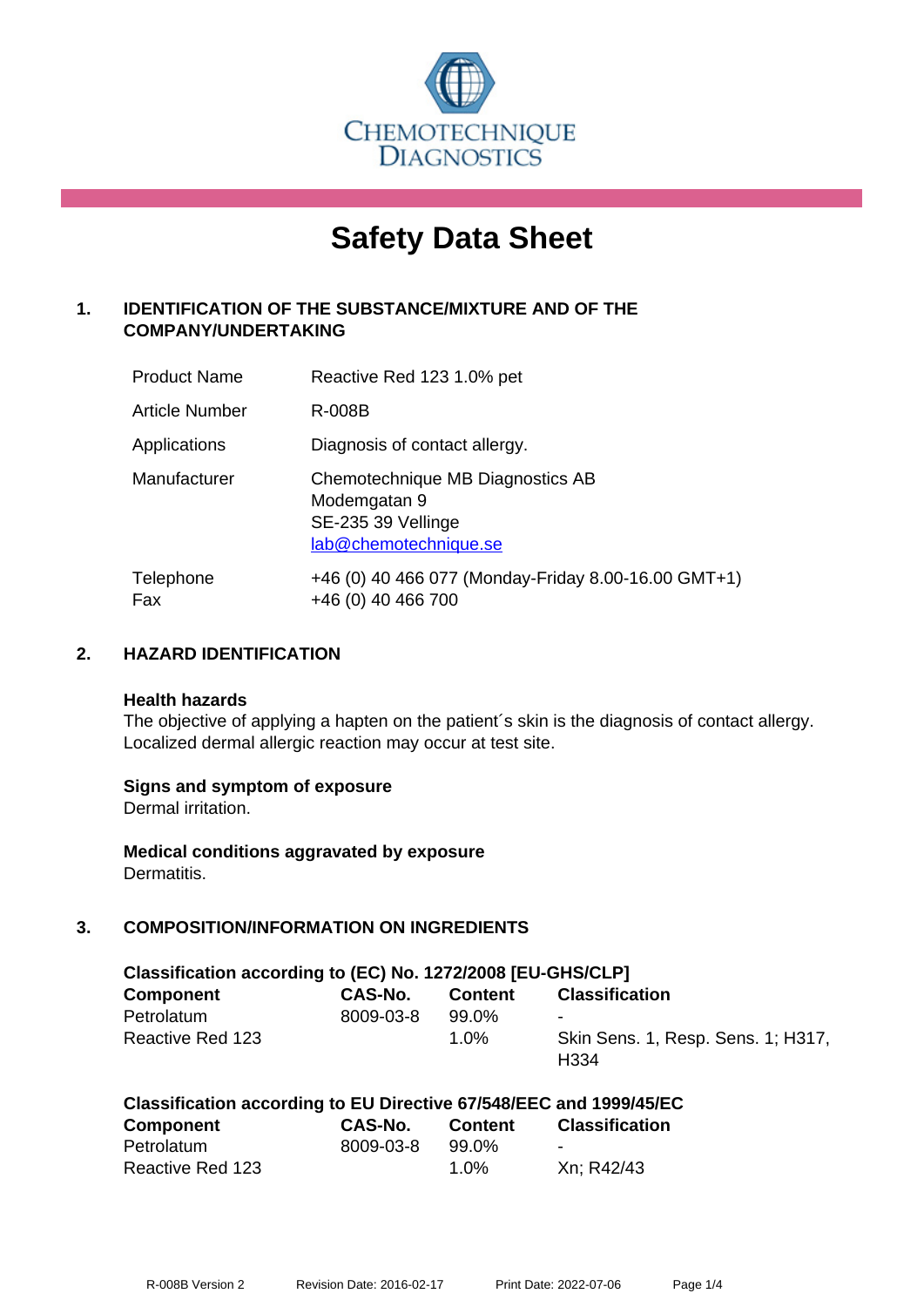## **4. FIRST AID MEASURES**

## **Emergency and first aid procedures**

Obtain medical attention.

## **5. FIRE-FIGHTING MEASURES\***

#### **Suitable extinguish media**

CO2, powder or water spray. Fight larger fires with water spray or alcohol resistant foam.

## **For safety reasons unsuitable extinguishing agents**

Water with full jet.

## **Special protective equipment for fire-fighters**

Wear self-contained respiratory protective device. Wear fully protective suit.

\*Data is shown for petrolatum only

## **6. ACCIDENTAL RELEASES MEASURES**

**Steps to be taken if material is released or spilled** Contain and place in a closed container.

## **7. HANDLING AND STORAGE**

**Precautions to be taken in handling and storage** Store dark at 5-8°C. Avoid extended exposure to light. FOR EXTERNAL USE ONLY.

# **8. EXPOSURE CONTROLS/PERSONAL PROTECTION**

**Respiratory protection** Not required.

**Ventilation** Local exhaust.

**Protective gloves** Disposal gloves.

#### **Eye protection** Not required with normal use.

## **Work/Hygienic practices**

Wash hands after each use.

## **9. PHYSICAL AND CHEMICAL PROPERTIES**

Odour **Odourless** 

Appearance Dark Red Semi-solid

Melting point\* 50-55° C Flash point\*  $>100^{\circ}$ C

Boiling point\* No data available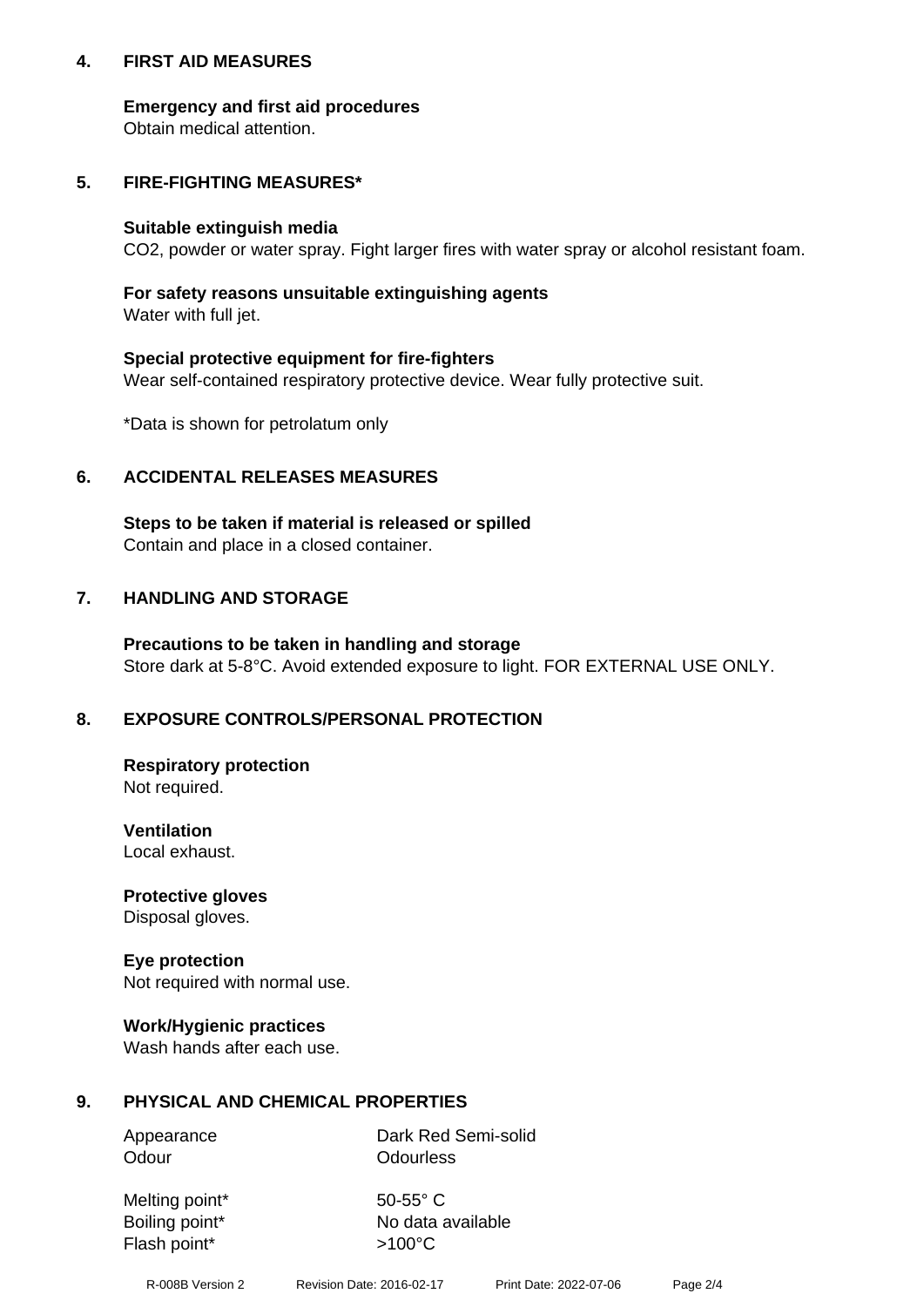Density\* No data available. Solubility in/Miscibility with Water\*

Self ignition\* Product does not self ignite. Danger of explosion\* Product does not present an explosion hazard. Insoluble

\*Data is shown for petrolatum only

# **10. STABILITY AND REACTIVITY**

#### **Incompability**

May react with strong oxidizing agents.

#### **Stability**

Stable at recommended storage conditions.

#### **Hazardous byproducts**

Combustion may generate CO, CO2 and other oxides.

**Hazardous polymerization**

Will not occur.

## **11. TOXICOLOGICAL INFORMATION**

No data available.

## **12. ECOLOGICAL INFORMATION**

No data available.

## **13. DISPOSAL CONSIDERATIONS**

#### **Waste disposal method**

Comply with federal, state/provincial and local regulation.

#### **14. TRANSPORT INFORMATION**

Not dangerous goods.

## **15. REGULATORY INFORMATION**

The classification is according to the latest editions of the EU lists, and extended by company and literature data.

#### **16. OTHER INFORMATION**

#### **Text of H-statements and R-phrases mentioned in Section 3**

| Respiratory sensitization (Category 1)            |
|---------------------------------------------------|
|                                                   |
| May cause allergy or asthma symptoms or breathing |
|                                                   |